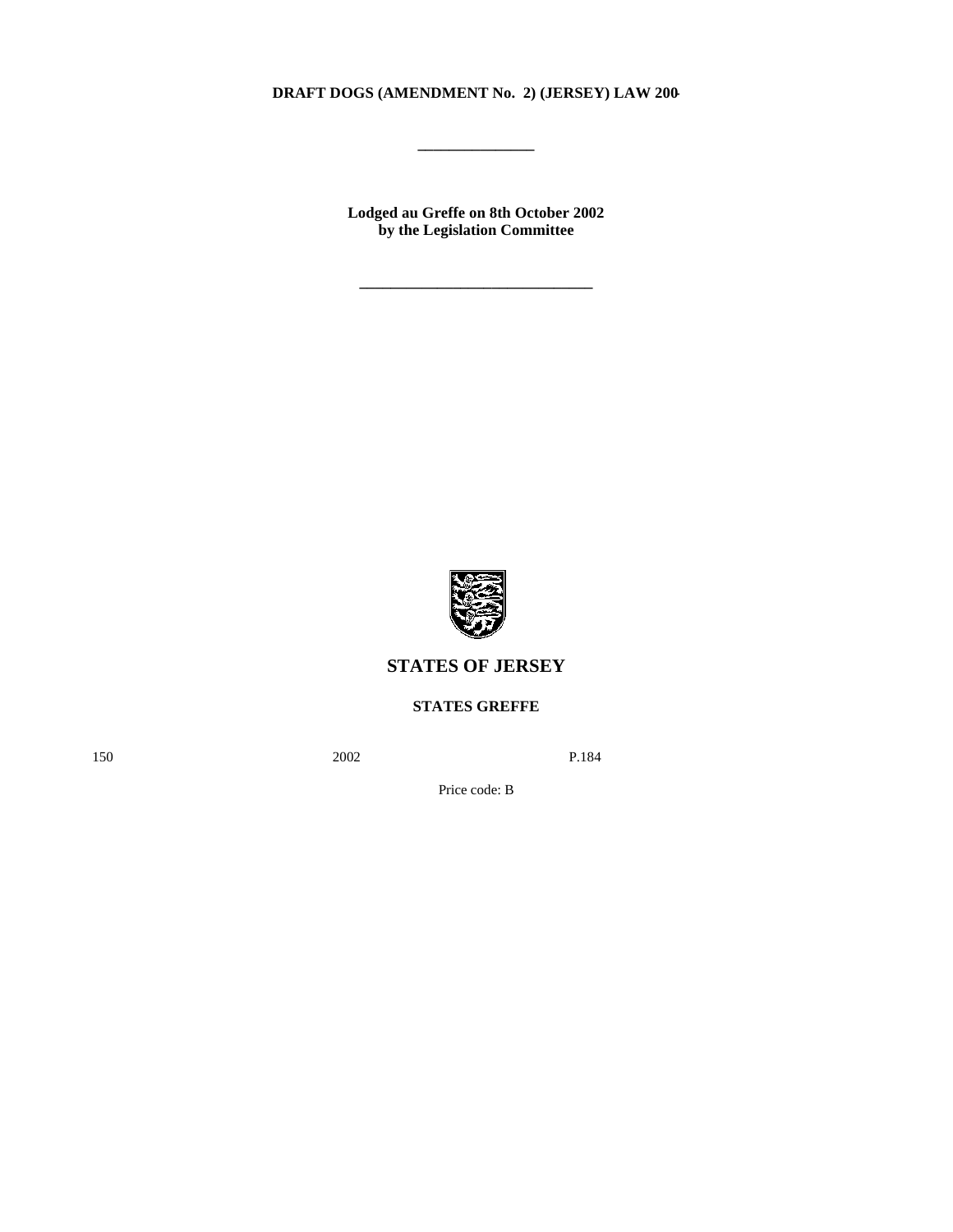#### **European Convention on Human Rights**

The President of the Legislation Committee has made the following statement -

In the view of the Legislation Committee the provisions of the Draft Dogs (Amendment No. 2) (Jersey) Law 200- are compatible with the Convention Rights.

(Signed) **Senator W. Kinnard**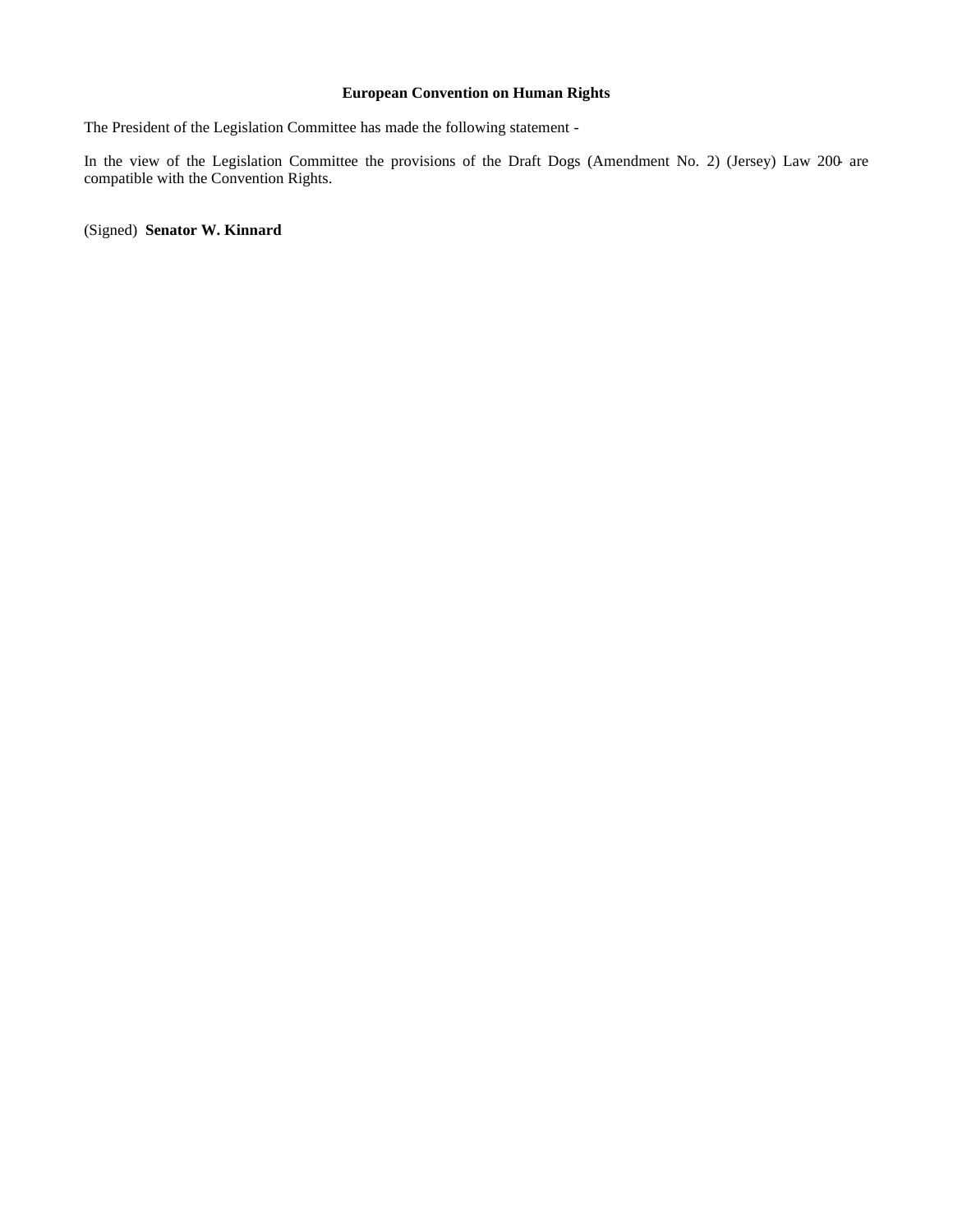#### **REPORT**

This draft Law has been prepared in response to representations received by the Legislation Committee to the effect that 'hearing dogs for the deaf' should be exempt from the necessity for a dog licence under the Dogs (Jersey) Law 1961 in the same way as guide dogs for the blind.

The amending Law will also enable future exemptions from this requirement to be contained in regulations.

Under article 3 of the principal Law, as presently drafted, certain dog owners are exempt from the requirement to pay duty on a licence, but technically the requirement to obtain a licence remains. The amending law removes this anomaly.

The draft Law has no implications for the financial or manpower resources of the States.

#### **European Convention on Human Rights**

Article 16 of the Human Rights (Jersey) Law 2000 will, when brought into force by Act of the States, require the Committee in charge of a Projet de Loi to make a statement about the compatibility of the provisions of the Projet with the Convention rights (as defined by Article 1 of the Law). Although the Human Rights (Jersey) Law 2000 is not yet in force, on 4th October 2002 the Legislation Committee made the following statement before Second Reading of this projet in the States Assembly -

In the view of the Legislation Committee the provisions of the Draft Dogs (Amendment No. 2) (Jersey) Law 200- are compatible with the Convention Rights.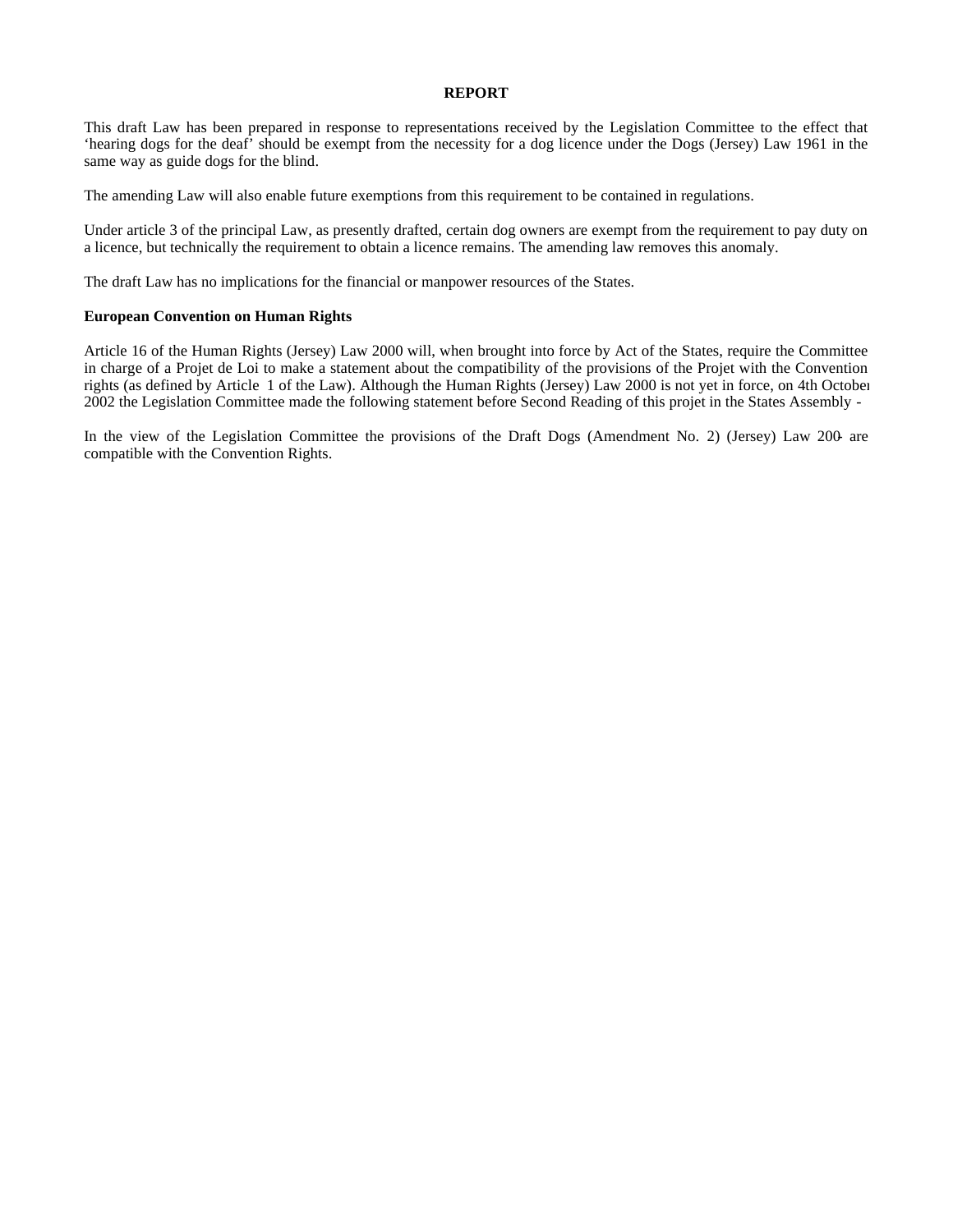## **Explanatory Note**

This Law would remove the requirement for a dog licence to be held for a 'hearing dog for the deaf', and enable future exemptions from the licensing requirement to be specified by Regulations.